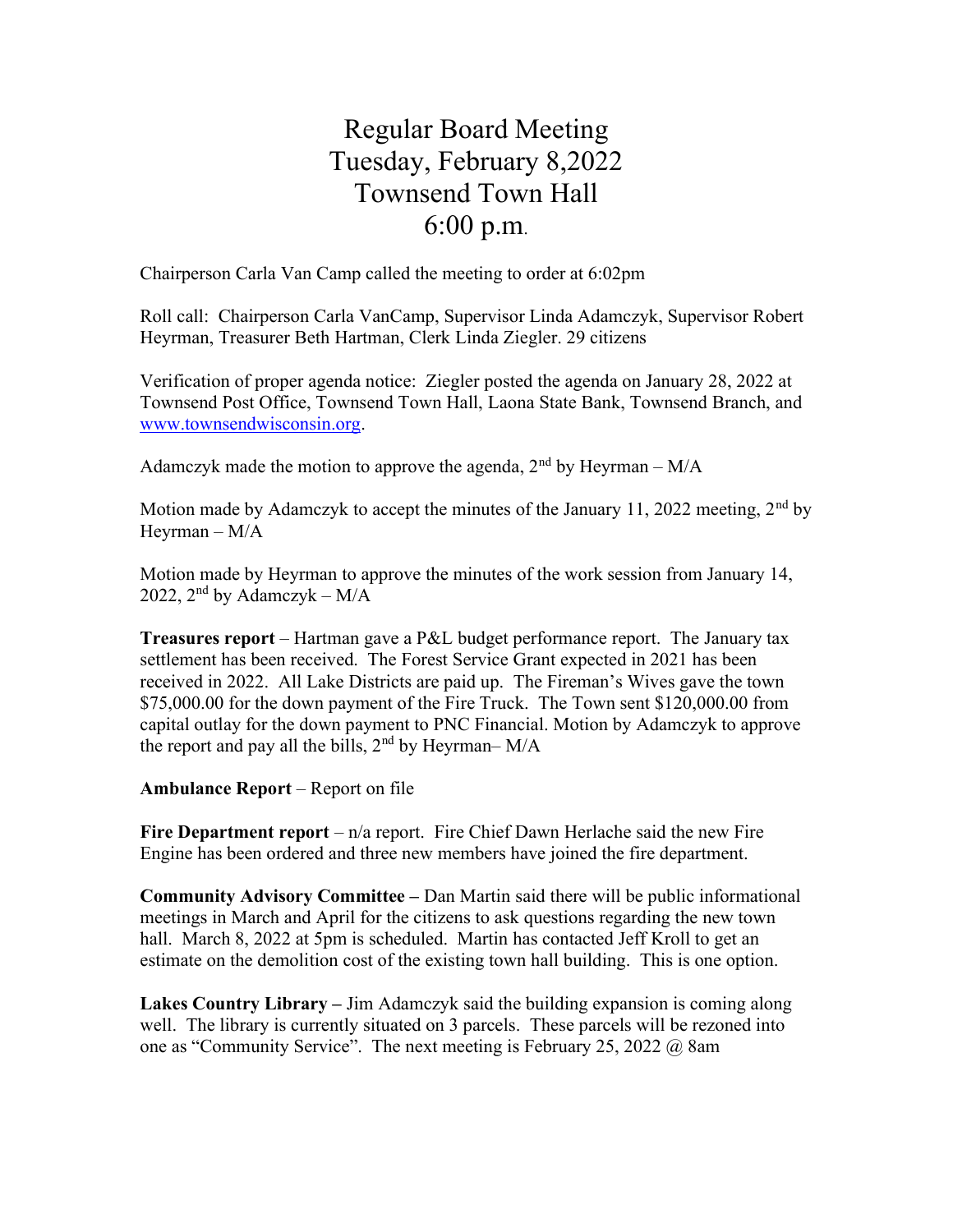Comprehensive Planning Committee: Rezone Application – Dan DeMoulin presented two applications that the Comprehensive Planning Committee heard from Harry Smith of Northeast Surveying and approved on February 2, 2022: Peter Christianson parcel #042-33330501AC, 17166 Rudy Road. Smith stated that Christianson wanted to move  $7/10^{th}$  (180' x 214') of an acre from Lot 1 to Lot 2 to have McCauslin Logging parcel corrected. This is where the trucks turnaround that portion of the property needs to be zoned commercial.

There is adequate public facilities to serve the proposed land use. The burdens on the local government for providing services for this proposal are reasonable. The proposal agrees with the Town Vision Statement as found in the Town Comprehensive Plan. We are correcting the division. The proposal agrees with the town goals, objectives and development strategies as found in the Town Comprehensive Plan.

Heyrman made the motion for the town to recommend approval of the rezone application on Parcel #042-33330501AC,  $2<sup>nd</sup>$  by Adamczyk – M/A

Land Division – Kenneth Martin parcel #042-333306224D5, George Circle. Smith said the land owner wants to divide this parcel into 4 parcels. This is zoned R1, so no need to rezone. Three lots will be one acre; the  $4<sup>th</sup>$  will be 1.447 acres. The intention is to sell for development. There will need to be soil testing done and should be completed by February 8, 2022.

The land division proposal meets local ordinance standards. The proposal agrees with the Town Vision Statement as found in the Town Comprehensive Plan. The proposal agrees with the town goals, objectives and development strategies as found in the Town Comprehensive Plan.

Heyrman made the motion to recommend approval for the Land Division on Parcel #042- 333306224D5,  $2<sup>nd</sup>$  by Adamczyk – M/A

Permits/Licenses: Two operators License were reviewed for Julie Pommering and Wiley Crandal. VanCamp made the motion to approve both operators license,  $2<sup>nd</sup>$  by Adamczyk – M/A

Public Comment: Deb Kruger asked why there was no comments regarding the Ambulance report. VanCamp explained that the Ambulance needed to supply monthly reports to the town, but would only have comment if they were present. Deb Kruger also stated that she received a newsletter from her homeowners' insurance co, Mutual of Wausau, that had an application for homeowners to nominate their local fire department for a grant. She encouraged others to check with their insurance companies to see if they have similar opportunities

## Business:

1) Little Tipsy's Memorial Day – Owner Robby Calaway was present to state the band Vic Ferrarri will be playing at outside at Little Tipsy's, on Friday, May 27, 2022. He said he'd like to utilize the Town hall and ball park parking areas and suggested that any parking donations would benefit the Town Hall. He also is suggesting that the fire department and/or ambulance hold 50/50 raffles with the proceeds going to those originations. Calaway said he will be contacting the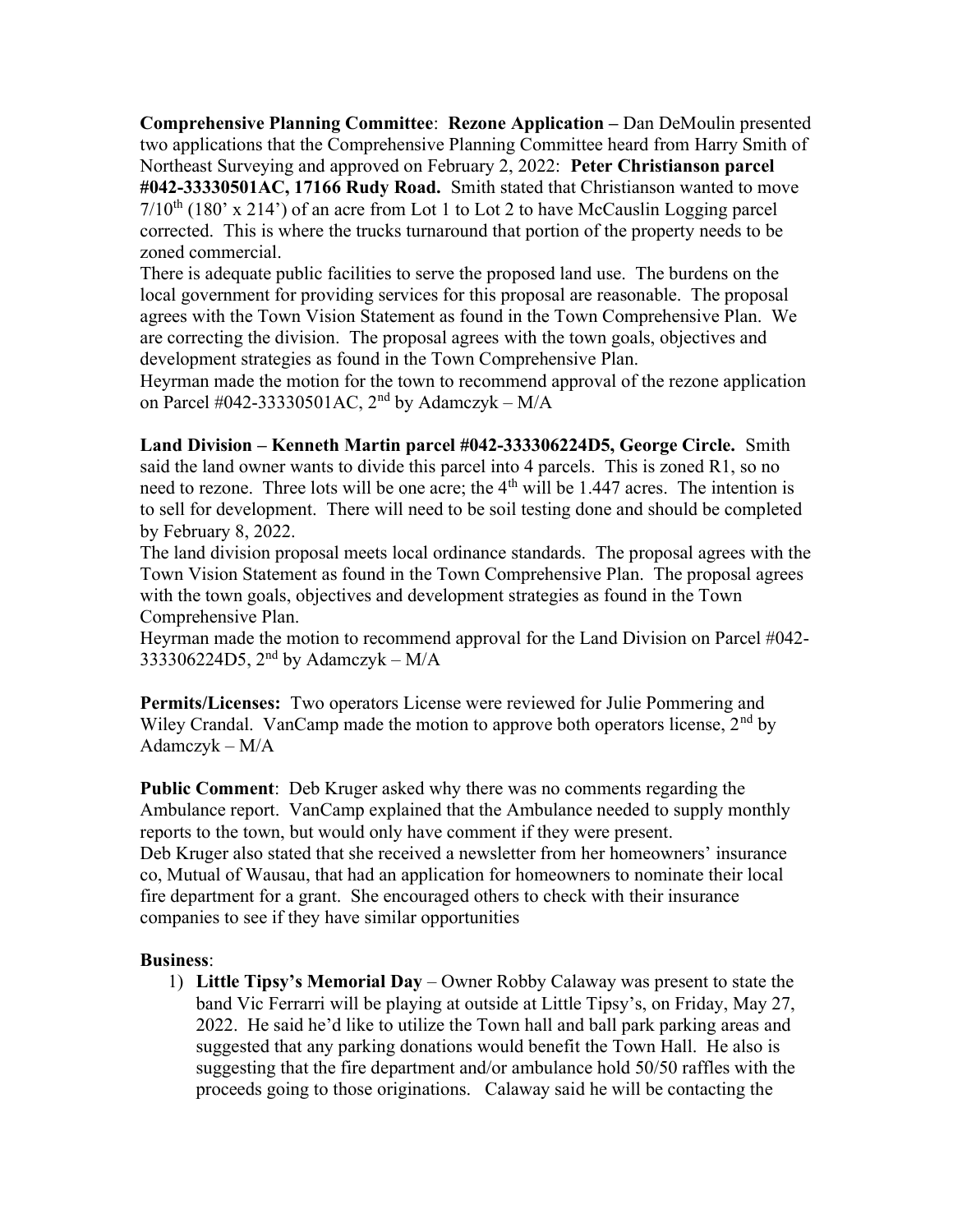Oconto County Sheriff about this event and suggestions for traffic control. He understands that there is no parking allowed on Highway 32 and is hoping mostly ATV's and motorcycles would park in his lot. The band would start to play at 8pm. VanCamp said that would be fine with the town as long as all noise was done by midnight.

- 2) Fire Truck Resolution Due to the efforts of the Chief Herlache and the Fire Department, the board met on January 14, 2022 and agreed to go ahead with purchasing the new engine from Pierce Manufacturing. This will be a 10-year lease agreement with payments of \$47,000.00 for 9 years and a balloon payment of  $$60,000.00$  in the  $10<sup>th</sup>$  year. The Fireman's Wives contributed more for the down payment and has committed to the  $10<sup>th</sup>$  year balloon payment. Adamczyk made the motion to approve the lease with PNC Equipment Finance and to purchase the new Fire Engine,  $2<sup>nd</sup>$  by Heyrman – M/A Resolution 2022-01 for the principal amount expected to be financed of \$409,809.84 was adopted and approved January 17, 2022 to start the purchase process. The Engine will be delivered approximately June 2023. Heyrman made the motion to approve Resolution 2022-01 for the principal lease purchase of  $$409,809.94, 2<sup>nd</sup>$  by Adamczyk – M/A
- 3) Action on Sanitary Land Permits The County sent a letter dated January 21, 2022 regarding parcel #042-212101703 17447 Waxwing Ln, that the mound system was partially located within the road-right-of-way. There are two options; to have the homeowner relocate the mound system or for the town to allow the mound system to stay in its location via a recorded easement. Heyrman made the motion to allow the mound system to stay in the current location with three conditions: 1 – the location would need to be readdressed with the town board is the property is sold,  $2$  – the location would need to readdressed with the town board if the mound system needs to be redone, 3 – the location would need to readdressed if the town developed the cul-de-sac.  $2<sup>nd</sup>$  by Adamczyk – M/A
- 4) Recycle Rate Change The town has increase some of the disposal rates at the recycle center. An additional \$5.00 charge will be implemented on items such as bicycles and lawn mowers if the tires are not removed.
- 5) Town Hall Building Project VanCamp secured Intertek PSI to take soil core samples at the school property for a cost of \$3375.00. Heyrman made the motion to accept the bid from Intertek,  $2<sup>nd</sup>$  by Adamczyk – M/A. The samples will be taken March 11, 2022 and the town will receive results within 3 weeks. At the January meeting, a motion was made to have a referendum at the April election to ask the citizens to approve the building of a new town hall. VanCamp discussed this option with two lawyers who said this would be advisory only and the town would still need a meeting of the electors to have the project approved. Therefore, there will not be an April referendum. There will be two information meetings held in March and April with a Special Meeting of the electors in May. The March meeting will be  $8<sup>th</sup>$  at 5pm (prior to the regular board meeting).
- 6) Approval of Election Chief Inspector Ziegler has asked Lisa Duca to join the election staff as a Chief Inspector. Adamczyk made the motion to approve Lisa Duca as an Election Chief Inspector,  $2<sup>nd</sup>$  by Heyrman – M/A